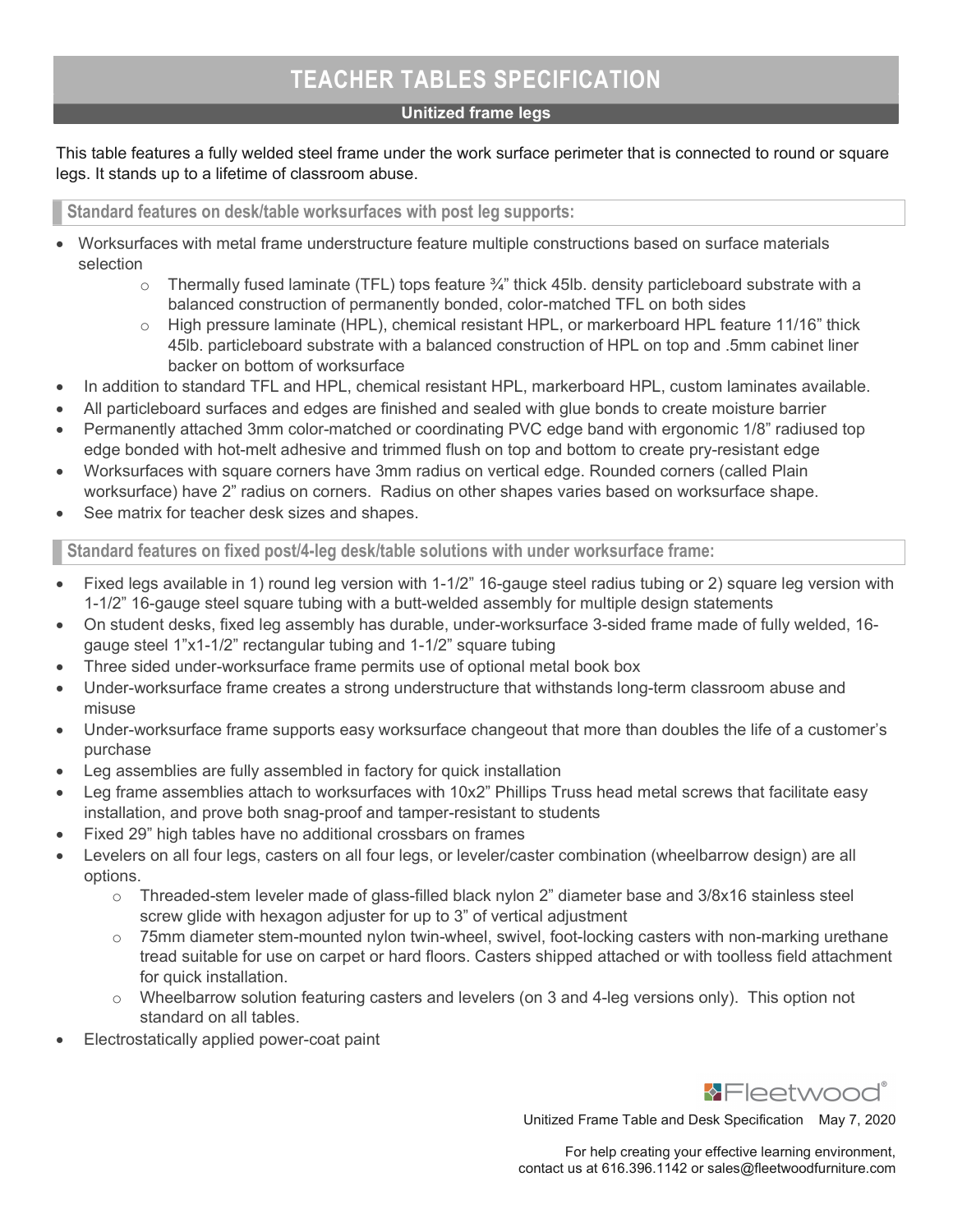## Standard features on adjustable post/4-leg desk/table solutions with under-worksurface welded frame:

- Adjustable legs available in 1) round leg or 2) square leg version for multiple design statements
	- o Round leg features upper leg structure of 1-1/2" diameter, 14-gauge steel tubing with lower leg structure of 1-1/4", 16-gauge round steel tubing with telescoping design
	- $\circ$  Square leg features upper leg structure of 1-1/2" 16-gauge square steel tubing with lower leg structure of 1-1/4", 16-gauge square steel stubbing with telescoping design
- On student desks, adjustable leg assembly has durable, under-worksurface 3-sided frame made of fully buttwelded, 1"x1-1/2", 16-gauge rectangular steel tubing. Leg frame assemblies attach to worksurface with ten 2" Allen truss head stainless steel screws that facilitate easy installation and prove both snag-proof and tamperresistant to students. Frame is fully welded to upper leg structure.
- Under-worksurface frame creates a strong worksurface U-shaped structure that withstands long-term classroom abuse and misuse
- Adjustable 29"-42" high tables have 1-1/2"x1" 16-gauge steel rectangular tubing side crossbar that is butt welded located 7" from floor (called H-leg). Optional 1-1/4" diameter 16-gauge steel footrest screwed to sidebars located 7" from floor. On 36" and 42" deep worksurfaces, footrest is standard.
- Adjustable 34"-42" high tables have 1-1/2"x1" 16-gauge steel rectangular tubing side crossbar that is butt welded located 7" from floor (called H-leg). Standard 1-1/4" 16-gauge steel footrest screwed to sidebars located 7" from floor on all sizes.
- Adjustable legs adjust in 1" increments and are secured with two tamper-resistant Allen panhead 1/4-20x3/4" screws
- Holes located in 1" increments on inside of post leg feature clean, non-passthrough, tamper-resistant design
- Adjustable 24-32" high tables have no additional crossbars on frames
- Three sided under-worksurface frame permits use of optional metal book box
- Under-worksurface frame supports easy worksurface changeout that more than doubles the life of a customer's purchase
- Leg assemblies are fully assembled in factory for quick installation
- Post-leg solutions available with levelers on all four legs, casters on all four legs, or leveler/caster combination (wheelbarrow design) are all options.
	- o Threaded-stem leveler made of glass-filled black nylon 1.5" diameter base and 3/8x16 stainless steel screw glide with hexagon adjuster for up to 3" of vertical adjustment
	- $\circ$  75mm diameter stem-mounted nylon twin-wheel, swivel, foot-locking casters with non-marking urethane tread suitable for use on carpet or hard floors. Casters shipped attached or with toolless field attachment for quick installation.
	- o Wheelbarrow solution featuring casters and levelers (on 3 and 4-leg versions only). This option not standard on all tables.
- Stacking round-post leg option on select worksurfaces permit up to three stacking worksurfaces
- Electrostatically applied power-coat paint

## Optional desk and table accessories:

- Metal bag hook made with 10-gauge steel with rounded ergonomic 1/2" radius. Field installed with one #12x.625" self-drilling screw to underside of worksurface steel frame. Powder coat painted finish.
- Enclosed 16-gauge sheet metal book box with ergonomic folded metal edge on user side to eliminate sharp edges and no book-snagging wire frame. Open only on user side. Designed to work with rectangular-style 30"x24" tables or Triangle and Delta tables. Field installed. Unit sits on frame and is trapped between frame and top with the exception of a C-leg applications. In C-leg application, unit attaches to worksurface directly. Powder coat painted finish.
- Open 16-gauge sheet metal book box with ergonomic folded metal edge on user side to eliminate sharp edges and no book-snagging wire frame. Open completely on user side with light access holes on other three sides to



Unitized Frame Table and Desk Specification May 7, 2020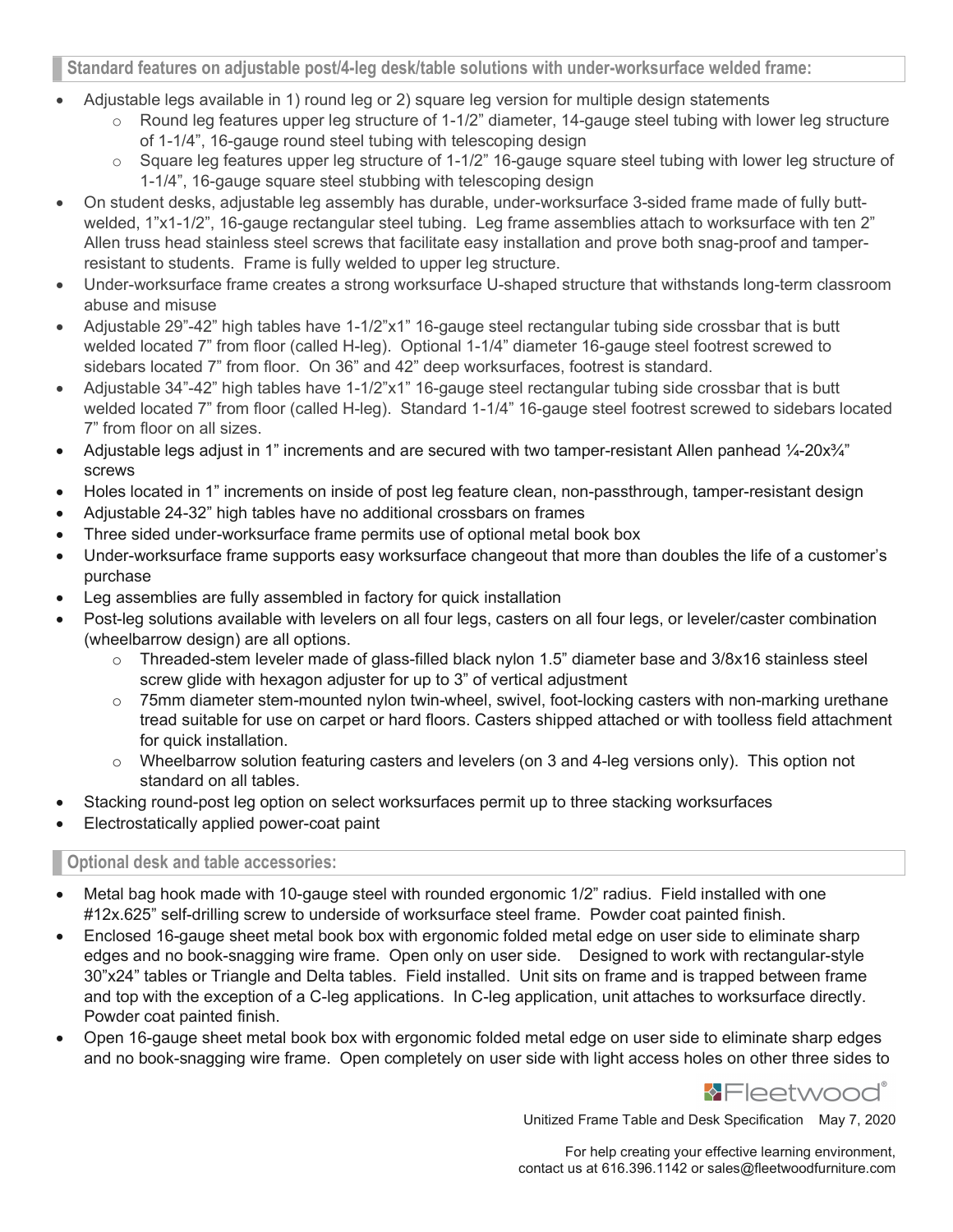improve visibility. Designed to work with rectangular-style 30"x24" tables or Triangle and Delta tables. Field installed. Unit sits on frame and is trapped between frame and top with the exception of a C-leg applications. In C-leg application, unit attaches to worksurface directly. Powder coat painted finish.

- Gratnells-brand tray and rail system for use on non-stacking desks. Trays are polypropylene. See Gratnell specifications on construction.
- Perforated, magnetic 14" high modesty panel in 18-gauge steel for use with 4-leg post desks and tables that are at least 30" wide. Factory installed. Attaches to worksurface with #8x5/8 screw and secured to legs with metal painted bracket that clamps around leg. Standard powder-coated paint colors available.
- 3" diameter plastic grommets on computer tables. Field installed.
- Power technology options
	- o Available field installed or factory assembled
	- o Byrne Salt disc-shaped unit for one outlet with 72" long cord in storm finish
	- $\circ$  Byrne Moire trapezoid tower-shaped x" high unit with power on 4 sides in storm finish. Has 72" long cord with circuit breaker
	- $\circ$  Byrne Burele rectangular x"H with x" wide sides with 4 power outlets on one side in storm finish. Has 72" long cord with circuit breaker
	- $\circ$  Byrne Burele rectangular x"H with x" wide sides with 2 power outlets, 2 USB and 1 HDMI on one side in storm finish. Has 72" long cord with circuit breaker

## Work surface materials palette:

- Thermally fused laminate (TFL) available in wood grain, patterned, or solid color palette. 20 standard choices.
- 1-3/4" maple butcherblock worksurface available standard on select tables

Leg Work surface materials palette:

3 standard paint colors.

## Custom features:

- Worksurface options available:
	- o Custom worksurface shapes
	- o Wilsonart laminates also available as a graded-in custom material.
	- o Chemical resistant black HPL available on some worksurfaces
	- $\circ$  Custom laminate selections available with coordinating 3mm vinyl edge band. Buying relationships established with Wilsonart, Formica, Nevamar, Pionite, and other suppliers.
	- o Custom markerboard high pressure laminate available
- Leg options available:
	- o Custom heights
	- o Custom paints available

## Warranty highlights:

- Fleetwood brand products carry a full life-time warranty, where products are warranted to be free of defects in materials and workmanship for the life of the product.
- Normal wear-and-tear is not covered under the warranty. Unauthorized alterations, improper maintenance, or abuse nulls warranty.
- Fleetwood will repair or replace free-of-charge any component that fails under normal use or provide refund or credit.
- Laminates, casters, levelers, and flip-and-nest mechanisms have a 12-year warranty.



Unitized Frame Table and Desk Specification May 7, 2020